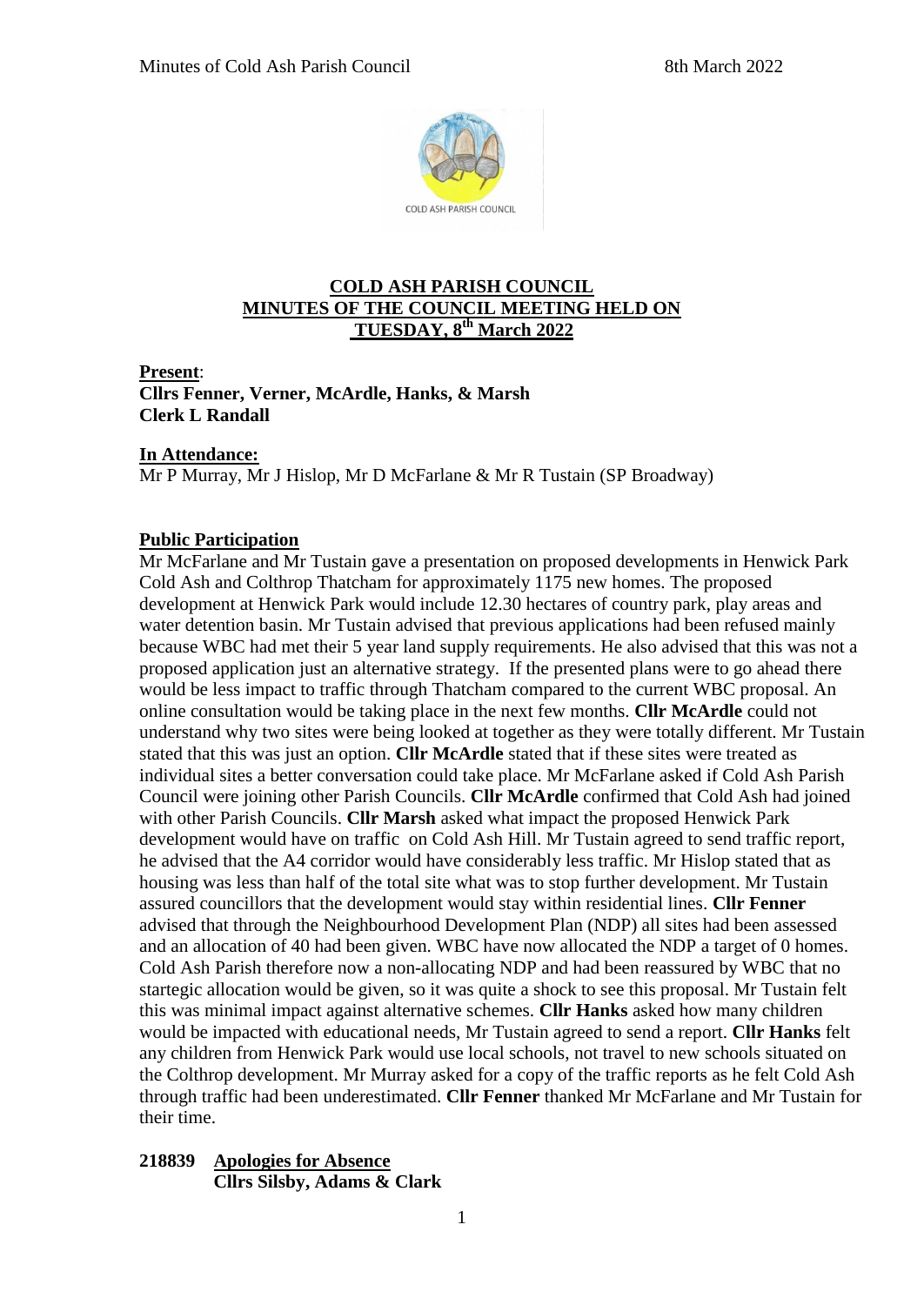#### **218840 Declarations of Interest**

No Declarations of interest.

## **218841 Minutes**

Minutes of the Meeting held on  $22<sup>nd</sup>$  February 2022 were approved. They were duly signed by the Chairman **Cllr Fenner.**

#### **218842 Matters Arising**

 **Clerk** advised that she had contacted the insurers and had been advised that the Recreation Ground and the Wildlife Allotment Garden would be covered by the current insurance. However if events were being run by others they would need their own insurance. The Jubilee event would be added to the next agenda for further discussions.

#### **218843 Report from District Councillors**

The District Councillors' report had been received by the **Clerk**. A copy was available on request.

#### **218844 Clerk's Report**

- **Clerk** thanked Parish Councillors for her recent pay increase**.**
- **Clerk** had received an email asking about Assets of Community Value. **Clerk** was advised it could be done. **Clerk** would respond to resident.
- **Clerk** had received an anonymous complaint regarding speeding and cyclist on the Hermitage Road near Down House School. This had been sent to West Berkshire Council. **Clerk** would forward the letter to all Councillors.
- **Clerk** reminded Councillors that no one had picked up the topics that had been left after recent Councillors had resigned. **Cllr McArdle** suggested waiting until after the NDP update later this month then a further discussion would take place.
- **Clerk** had requested copy of the deeds currently held by Gardner and Leader.
- **Clerk** advised that she would be taking a holiday on the  $25<sup>th</sup>$  June for two weeks it was agreed to have one meeting in June and one in July moving the date to the  $19^{th}$  July 2022.
- **Clerk** advised that the notice board in Southend had fallen down, she had received quotes to replace either one or replace the three remaining wooden notice boards, which were all rotten. It was agreed to discuss and agree this at the next meeting.

### **218845 Planning Matters**

 *If members of the Public would like to comment on an application, they should check the advice on our website:* <https://coldashpc.org.uk/the-council/planning/>

### **a) Planning Application**

**22/00061/HOUSE** 4 Laud Close Newbury RG14 2SL -*Two storey side extension extending into the rear of the existing garden.* **Amended Plans (Increased Width) Councillors agreed for the original comments to stand.**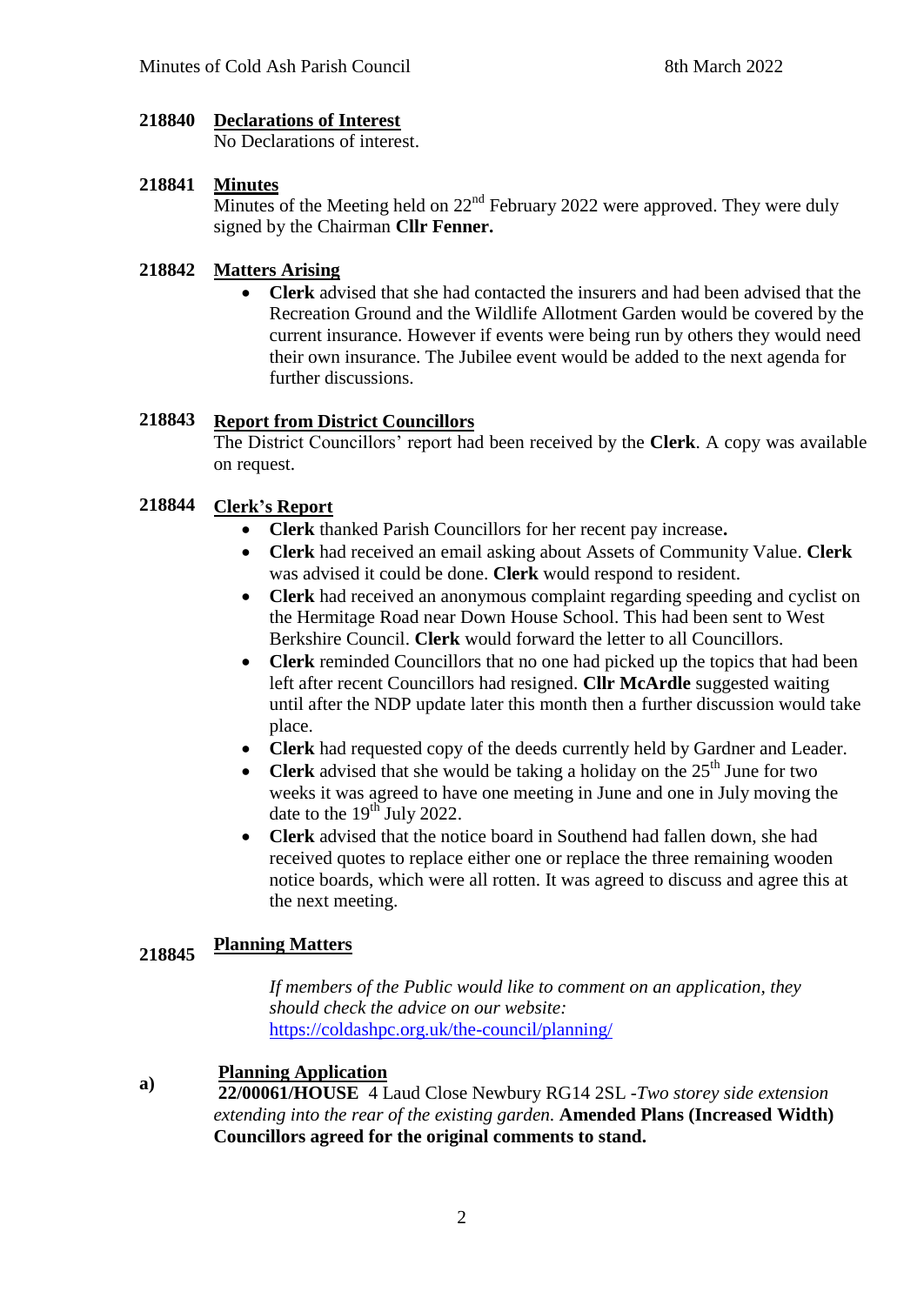### **b) WBC (West Berks Council) Planning Decisions** Members noted following decisions:

**21/03151/HOUSE** Breckland Hermitage Road RG18 9JN - *Demolish conservatory. New single storey side and rear extension.* **APPROVED** *–* Previous Parish Council Comments -No Objection - Unanimous

### **c) Appeal**

**APP/W0340/W/21/3280379 20/02062/COMIND** - St Gabriel's Farm, The Ridge - A full planning application (submitted in parallel with the submission of a Class Q Prior Approval application) to facilitate limited works to: Establish an access way (including a turning head) which links the driveways of the new dwellings created under the parallel Class Q Prior approval application, to the existing approved driveway and access track at the St Gabriel's Farm site. Regularise improved site parking arrangements. Achieve proportionate extensions to some of the limited residential curtilages established for the new dwellings being approved under the Class Q Prior Approval application. Add additional drainpipes to the dwellings being approved under the Class Q Prior Approval application. Site landscaping improvements. Demolition of a barn redundant following approval of the parallel Class Q Prior application. Creation of a paddock in place of the redundant barn being demolished. Filling in of three slurry pits. **APPEAL DISMISSED** *Previous Parish Council Comments -Objection – Unanimous OBJECTION REASONS:*

- *• Size of development, and extension to residential curtilage.*
- *• Farm track to be changed to residential road. The farm track which is being proposed*

 *for access is subject to flooding in the wet winter months.*

- *• Excessive parking spaces.*
- *• Paddock space should not be developed in the future.*
- *• The proposed entranceway onto Cold Ash Hill currently has minimal use. We believe that access onto Cold Ash Hill requires the crossing of a WBC owned verge - does the application have guaranteed access rights across this? We also understand that this farm track was built after 2013, despite the submission statement by the applicant*.
- *Outside settlement boundary.*
- *• Negative impact on wildlife.*
- *• Loss of Agricultural land.*
- *• Negative impact on neighbouring residents.*
- *• Impact on flooding. Alterations to the paving around buildings will have an impact on flooding.*
- *• The style and appearance of buildings are out of keeping with surrounding area*

## **218846 Finance**

1. **Items for payment**. Members agreed Items for Payment on Sheet No 12 2021/2022. Summary of sheet:

 Room Hire - 44.00 Waste – 50.20 Litter Pick  $-65.00$  Playground Inspection – 92.00 Website – 8.00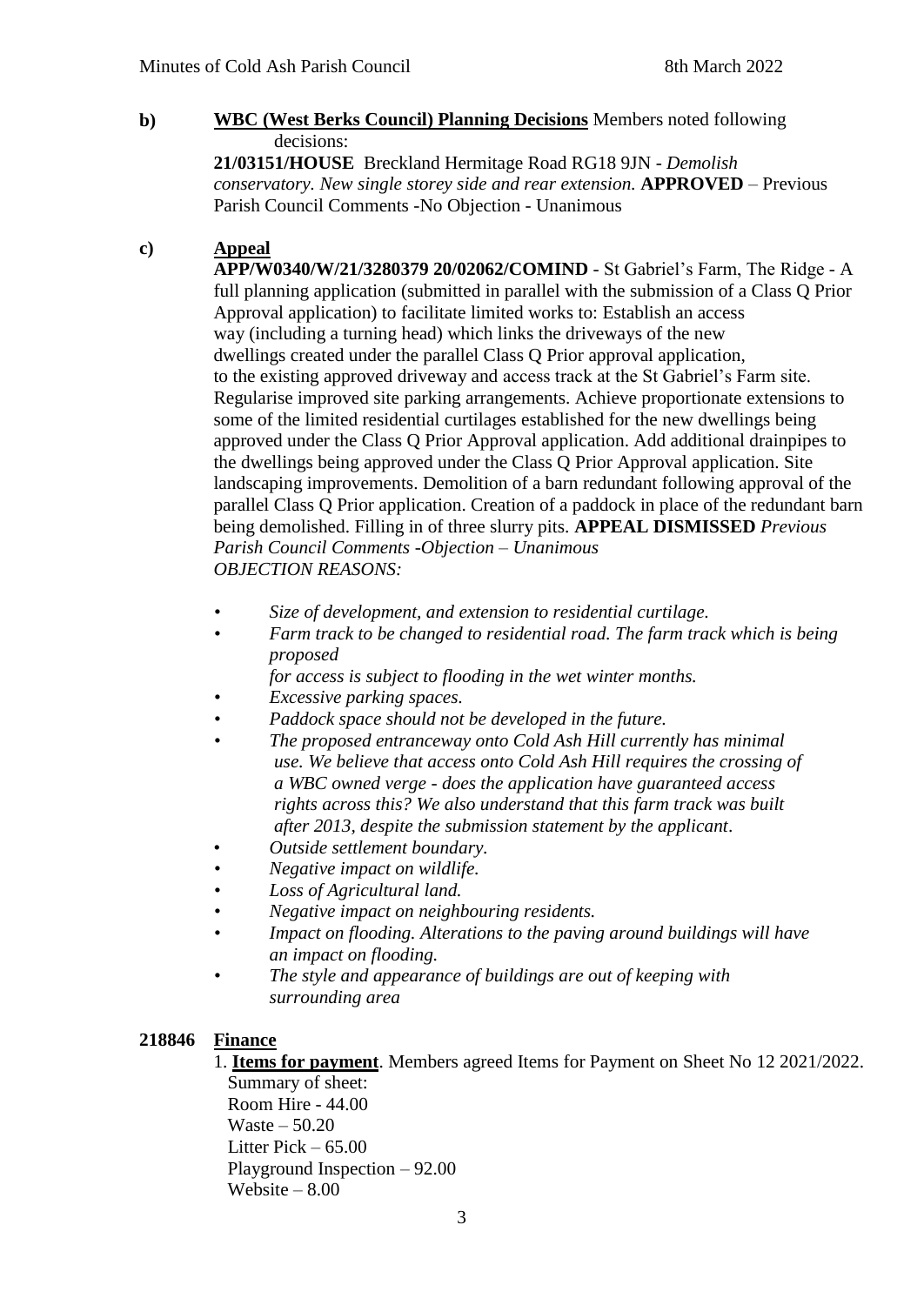Stationary -125.25 Office Electric – 121.79 Telephone – 282.55 Maintenance 593.34 Dog Waste & Litter – 605.60

- 2. **Bank reconciliation** Members noted the Bank Reconciliation for February 2022. Clerk confirmed that the bank error of 5.60p had now been noted on the reconciliation
- 3. **Payments against Budget** Members noted the Analysis of Payments Against Budget to March 2022

# **218847 APM**

Councillors discussed the Annual Parish Meeting, taking place on the  $28<sup>th</sup>$  April 2022. It was agreed not to advertise in the local paper, after consulting with other parish Councils putting information on social media was the favoured method of advertising. A basic draft agenda was agreed with further discussion to take place at the next meeting.

### **218848 Annual Parish Maintenance Contracts 2022/2023**

Members received the proposed maintenance schedule for approval. The recommendations were approved, with a note to investigate other contractors to carry out hedge cutting within the Parish. **Clerk** would write to all contractors.

### **218849 Insurance Renewal**

Members agreed with the Clerk's recommendation to renew the Insurance. There was a slight price increase in the sum assured due to inflation. **Cllr Marsh** asked the **Clerk** to investigate the rradar services. It was agreed for a cheque to be raised and sent to insurers on 1st April 2022

# **218850 CAPC/NDP Partnership**

A discussion took place regarding who would look after the projects now that Cllr Bailey had resigned. It would involve getting outside groups involved. After a short discussion **Cllr Hanks** volunteered to look after this area,

### **218851 Scheme of Delegation**

**Cllr Fenner** asked for Councillors thoughts on using a scheme of delegation for a period of 6 months. **Cllr Marsh** felt that at the moment it wasn't required. It was agreed to put this aside for the time being.

# **218852 NDP Update**

**Cllr McArdle** had circulated the minutes from the NDP meeting in November 2021. The steering group was still waiting for information regarding traffic and mobility within the parish, **Cllr Fenner** would chase this up. He advised that an early draft of the NDP would be available on the website for the public to view before it is sent to WBC. He asked all Concillors to read this before the NDP update later in the month.

# **218853 Committee Reports**

16th Feb & 2nd March 2022 NDP Steering Group – **Cllr McArdle.** This was covered under the previous item.